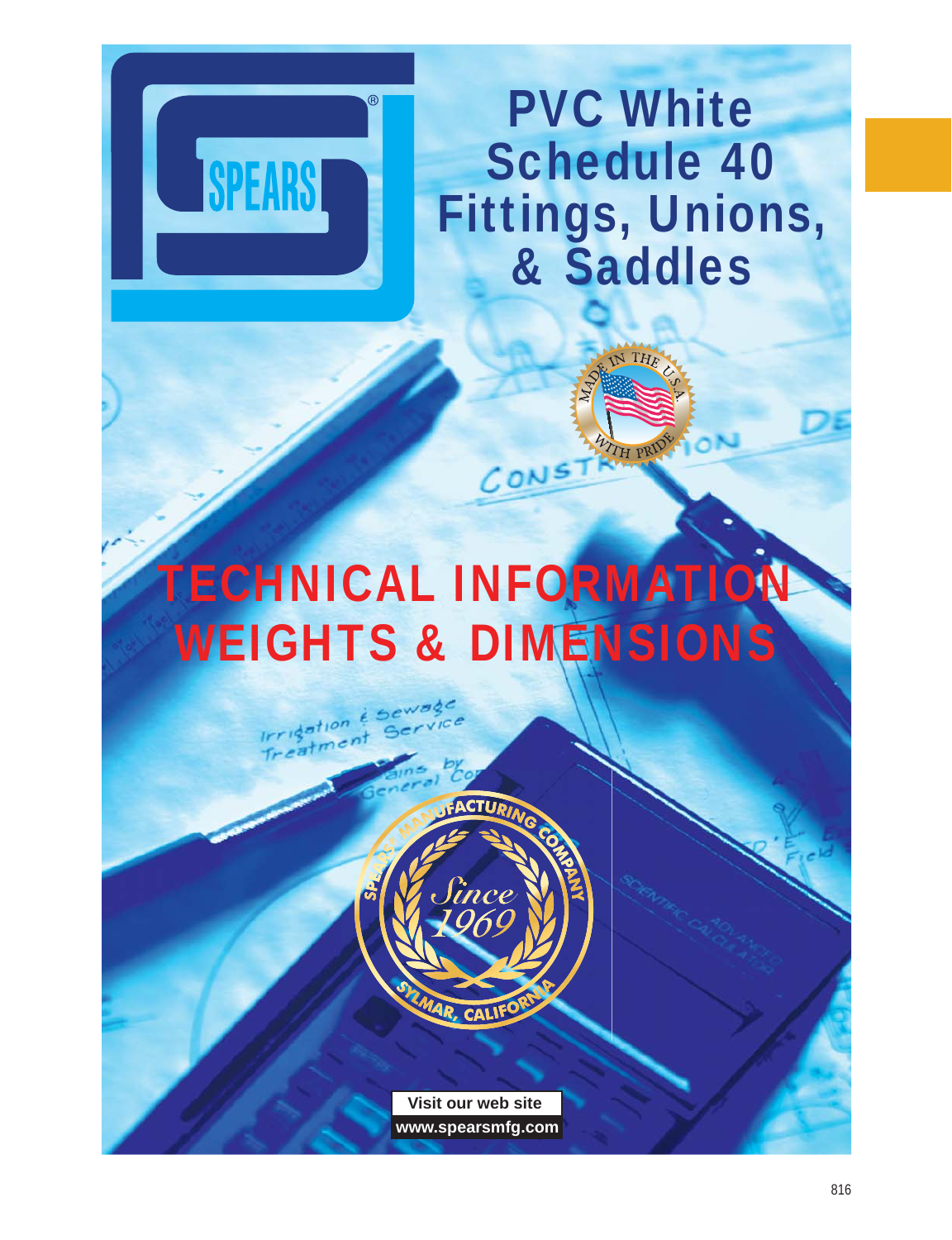

| 90° STREET ELBOW (Short Pattern)<br>Mipt x Fipt     |             |       |                |            |            |              |                       |  |  |
|-----------------------------------------------------|-------------|-------|----------------|------------|------------|--------------|-----------------------|--|--|
| H— H1— <del>→</del> I<br>$G1 -$<br>G<br>M1<br>uuuul |             |       |                |            |            |              |                       |  |  |
| Part Number - HDPE                                  | <b>Size</b> | G     | G <sub>1</sub> | н          | H1         | M1           | Approx. Wt.<br>(Lbs.) |  |  |
| MS412-005                                           | 1/2         | 21/32 | 5/16           | $1 - 3/16$ | 31/32      | $1 - 1/16$   | .02                   |  |  |
| MS412-007                                           | 3/4         | 3/4   | 7/16           | $1 - 5/16$ | $1 - 3/32$ | $1 - 9/32$   | .03                   |  |  |
| MS412-010                                           |             | 7/8   | 9/16           | $1 - 9/16$ | $1 - 3/8$  | $1 - 9/16$   | .06                   |  |  |
| MS412-101                                           | 3/4x1/2     | 21/32 | 1/2            | $1 - 7/32$ | $1 - 1/8$  | $\mathbf{I}$ | .03                   |  |  |

#### **SIDE OUTLET ELBOW**

Socket x Socket x Socket



| <b>Part Number</b> | <b>Size</b> | G          | н          | М          | Approx. Wt. (Lbs.) |
|--------------------|-------------|------------|------------|------------|--------------------|
| 413-005            | 1/2         | 1/2        | $1 - 1/4$  | $1 - 3/32$ | .06                |
| 413-007            | 3/4         | 9/16       | $1 - 9/16$ | $1 - 5/16$ | .10                |
| 413-010            |             | 3/16       | $1 - 7/8$  | $1 - 5/8$  | .11                |
| 413-015            | $1 - 1/2$   | $1 - 1/16$ | $2 - 5/16$ | $2 - 1/4$  | .31                |
| 413-020            |             | $1 - 5/16$ | $2 - 5/8$  | $2 - 3/4$  | .41                |

### **SIDE OUTLET ELBOW**

Socket x Socket x Fipt



| <b>Part Number</b> | <b>Size</b> | ີ    | G <sub>1</sub> |            | H1         | . .<br>IVI | M <sub>1</sub> | Approx. Wt. (Lbs.) |
|--------------------|-------------|------|----------------|------------|------------|------------|----------------|--------------------|
| 414-005            | 1/2         | 1/2  | 1/2            | $1 - 1/4$  | $1 - 1/4$  | $1 - 3/32$ | $1 - 3/32$     | .07                |
| 414-007            | 3/4         | 9/16 | 5/8            | $1 - 9/16$ | $1 - 7/16$ | $1 - 9/32$ | $1 - 9/32$     | .10                |